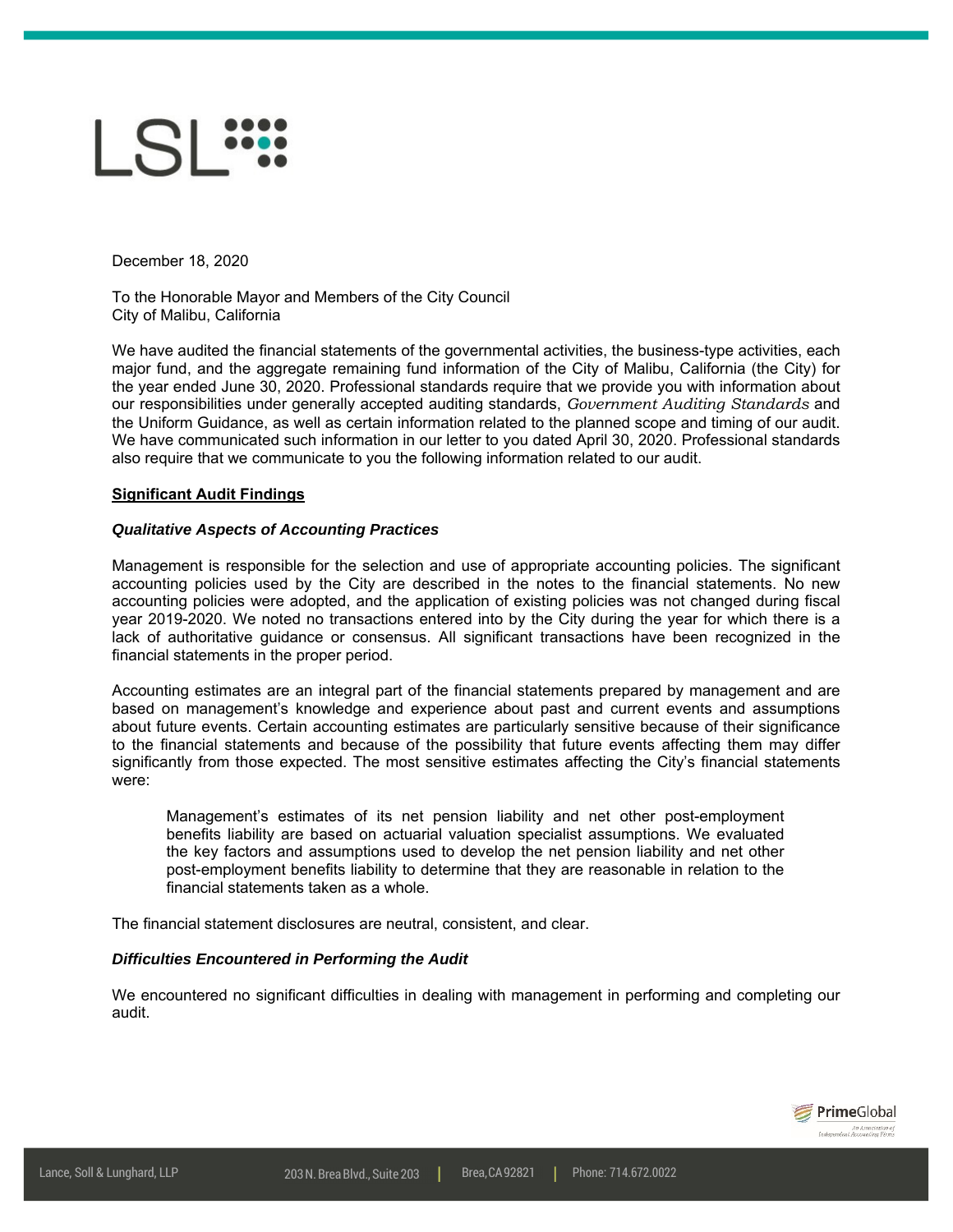

To the Honorable Mayor and Members of the City Council City of Malibu, California

## *Corrected and Uncorrected Misstatements*

Professional standards require us to accumulate all known and likely misstatements identified during the audit, other than those that are trivial, and communicate them to the appropriate level of management. Management has corrected all such misstatements. In addition, none of the misstatements detected as a result of audit procedures and corrected by management were material, either individually or in the aggregate, to the financial statements taken as a whole.

#### *Disagreements with Management*

For purposes of this letter, a disagreement with management is a financial accounting, reporting, or auditing matter, whether or not resolved to our satisfaction, that could be significant to the financial statements or the auditor's report. We are pleased to report that no such disagreements arose during the course of our audit.

## *Management Representations*

We have requested certain representations from management that are included in the management representation letter dated December 18, 2020.

## *Management Consultations with Other Independent Accountants*

In some cases, management may decide to consult with other accountants about auditing and accounting matters, similar to obtaining a "second opinion" on certain situations. If a consultation involves application of an accounting principle to the City's financial statements or a determination of the type of auditor's opinion that may be expressed on those statements, our professional standards require the consulting accountant to check with us to determine that the consultant has all the relevant facts. To our knowledge, there were no such consultations with other accountants.

## *Other Audit Findings or Issues*

We generally discuss a variety of matters, including the application of accounting principles and auditing standards, with management each year prior to retention as the City's auditors. However, these discussions occurred in the normal course of our professional relationship and our responses were not a condition to our retention.

## **Other Matters**

We applied certain limited procedures to the management's discussion and analysis; the budgetary comparison schedules for the General Fund and Grants special revenue fund; the schedules of plan contributions; the schedule of proportionate share of the net pension liability; and the schedule of changes in the net OPEB liability and related ratios which are required supplementary information (RSI) that supplements the basic financial statements. Our procedures consisted of inquiries of management regarding the methods of preparing the information and comparing the information for consistency with management's responses to our inquiries, the basic financial statements, and other knowledge we obtained during our audit of the basic financial statements. We did not audit the RSI and do not express an opinion or provide any assurance on the RSI.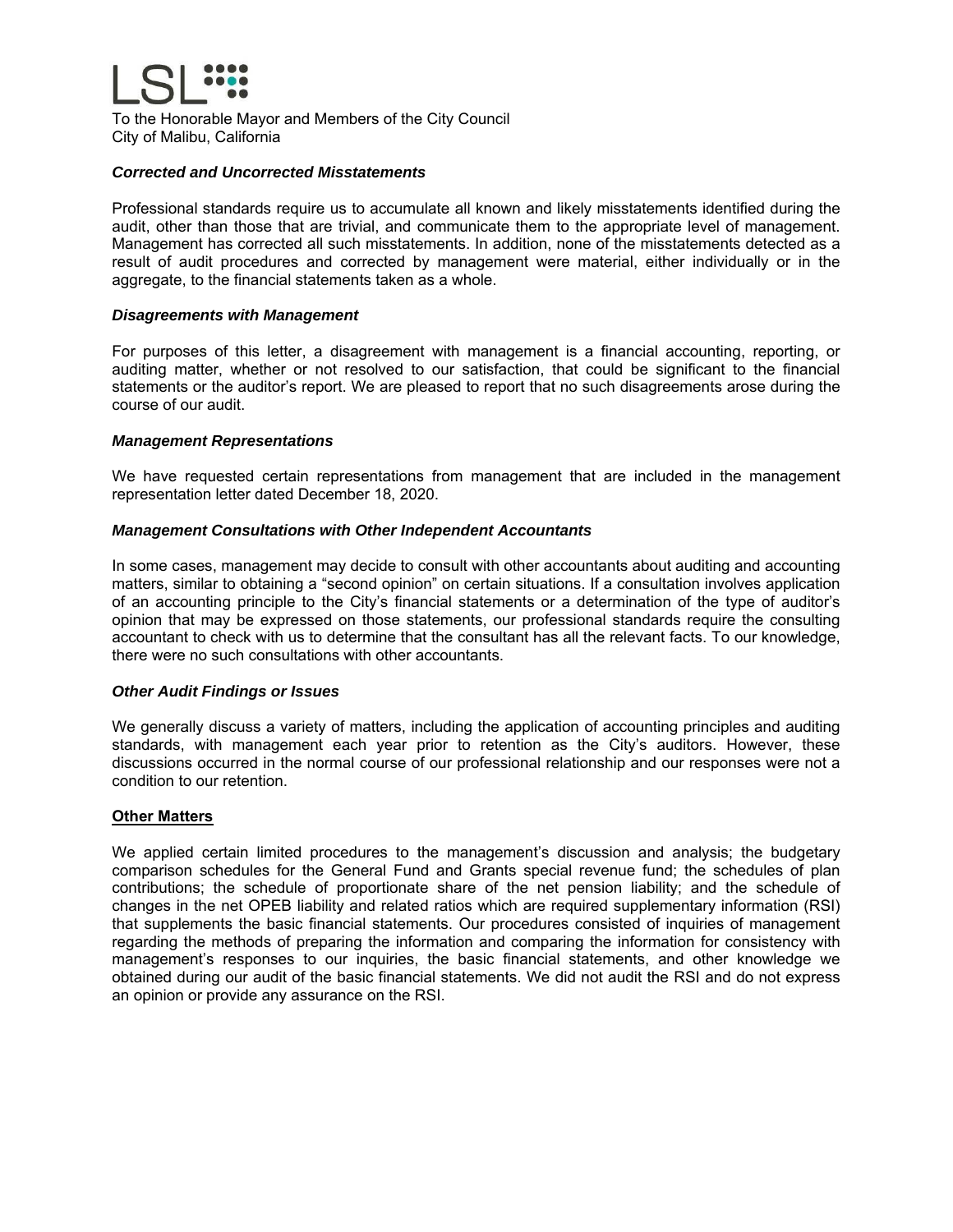

To the Honorable Mayor and Members of the City Council City of Malibu, California

We were engaged to report on the combining and individual fund statements and schedules which accompany the financial statements but are not RSI. With respect to this supplementary information, we made certain inquiries of management and evaluated the form, content, and methods of preparing the information to determine that the information complies with accounting principles generally accepted in the United States of America, the method of preparing it has not changed from the prior period, and the information is appropriate and complete in relation to our audit of the financial statements. We compared and reconciled the supplementary information to the underlying accounting records used to prepare the financial statements or to the financial statements themselves.

We were not engaged to report on introductory or statistical section, which accompany the financial statements but are not RSI. Such information has not been subjected to the auditing procedures applied in the audit of the basic financial statements, and accordingly, we do not express an opinion or provide any assurance on it.

New Accounting Standards

The following new Governmental Accounting Standards Board (GASB) pronouncements were effective for fiscal year 2019-2020 audit:

GASB Statement No. 95, *Postponement of Effective Dates of Certain Authoritative Guidance.*

GASB Statement No. 88, *Certain Disclosure Related to Debt, including Direct Borrowing and Direct Placements.* 

The following pronouncements have been postponed as a temporary relief to governments and other stakeholders in light of the COVID-19 pandemic and the new effective date is reflected in the following fiscal years and should be reviewed for proper implementation by management:

Fiscal year 2021

GASB Statement No. 84, *Fiduciary Activities.* 

GASB Statement No. 90, *Majority Equity Interests - an Amendment of GASB Statement Nos. 14 and 61.* 

Fiscal year 2022

GASB Statement No. 87, *Leases.* 

GASB Statement No. 89, *Accounting for Interest Cost Incurred before the End of a Construction Period.* 

Fiscal year 2023

GASB Statement No. 91, *Conduit Debt Obligations.*